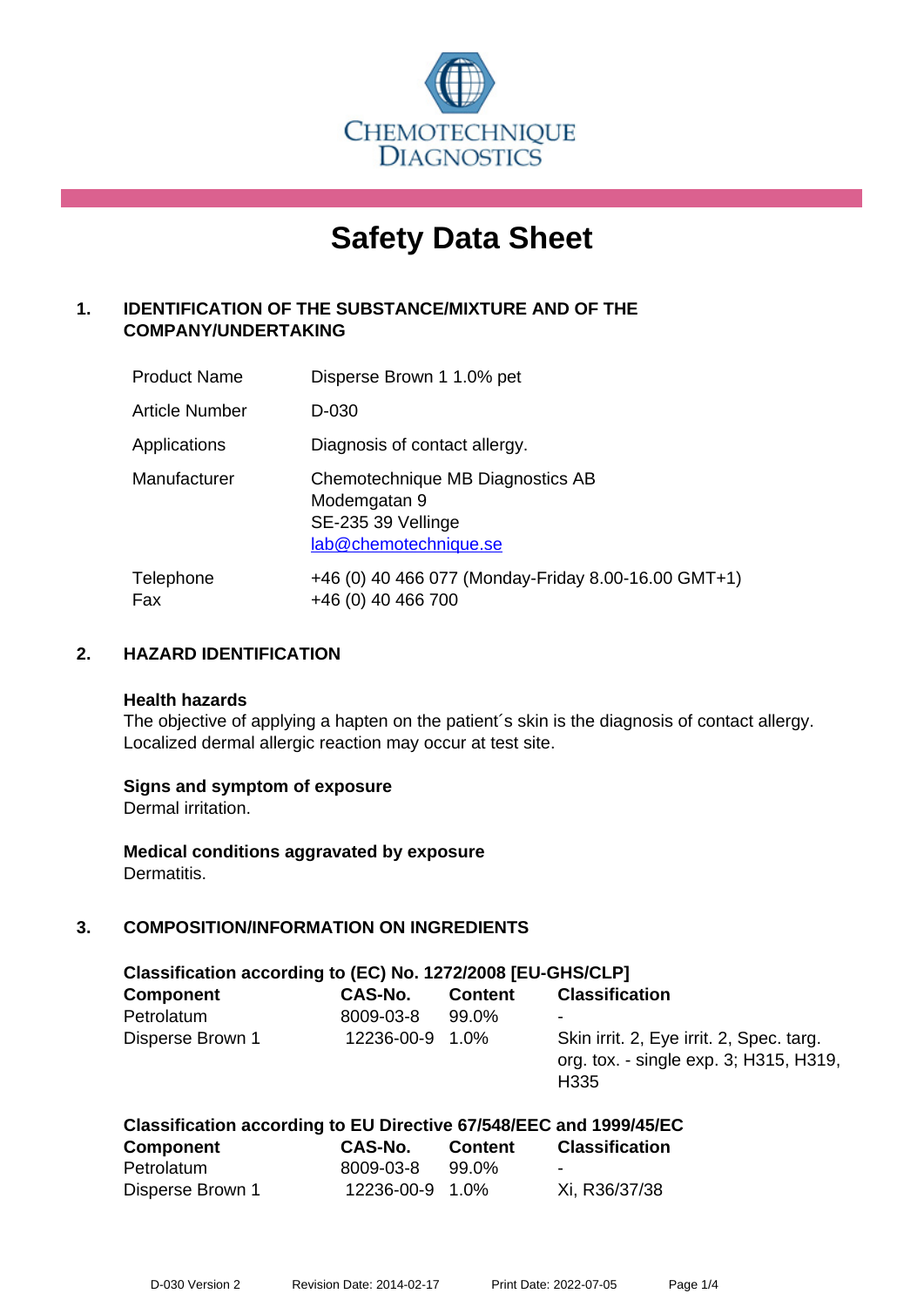#### **4. FIRST AID MEASURES**

#### **Emergency and first aid procedures**

Obtain medical attention.

# **5. FIRE-FIGHTING MEASURES\***

#### **Suitable extinguish media**

CO2, powder or water spray. Fight larger fires with water spray or alcohol resistant foam.

# **For safety reasons unsuitable extinguishing agents**

Water with full jet.

#### **Special protective equipment for fire-fighters**

Wear self-contained respiratory protective device. Wear fully protective suit.

\*Data is shown for petrolatum only

### **6. ACCIDENTAL RELEASES MEASURES**

**Steps to be taken if material is released or spilled** Contain and place in a closed container.

# **7. HANDLING AND STORAGE**

**Precautions to be taken in handling and storage** Store dark at 5-8°C. Avoid extended exposure to light. FOR EXTERNAL USE ONLY.

# **8. EXPOSURE CONTROLS/PERSONAL PROTECTION**

**Respiratory protection** Not required.

**Ventilation** Local exhaust.

**Protective gloves** Disposal gloves.

#### **Eye protection** Not required with normal use.

#### **Work/Hygienic practices**

Wash hands after each use.

#### **9. PHYSICAL AND CHEMICAL PROPERTIES**

Odour **Odourless** 

Appearance Dark Brown Semi Solid

Melting point\* 50-55° C Flash point\*  $>100^{\circ}$ C

Boiling point\* No data available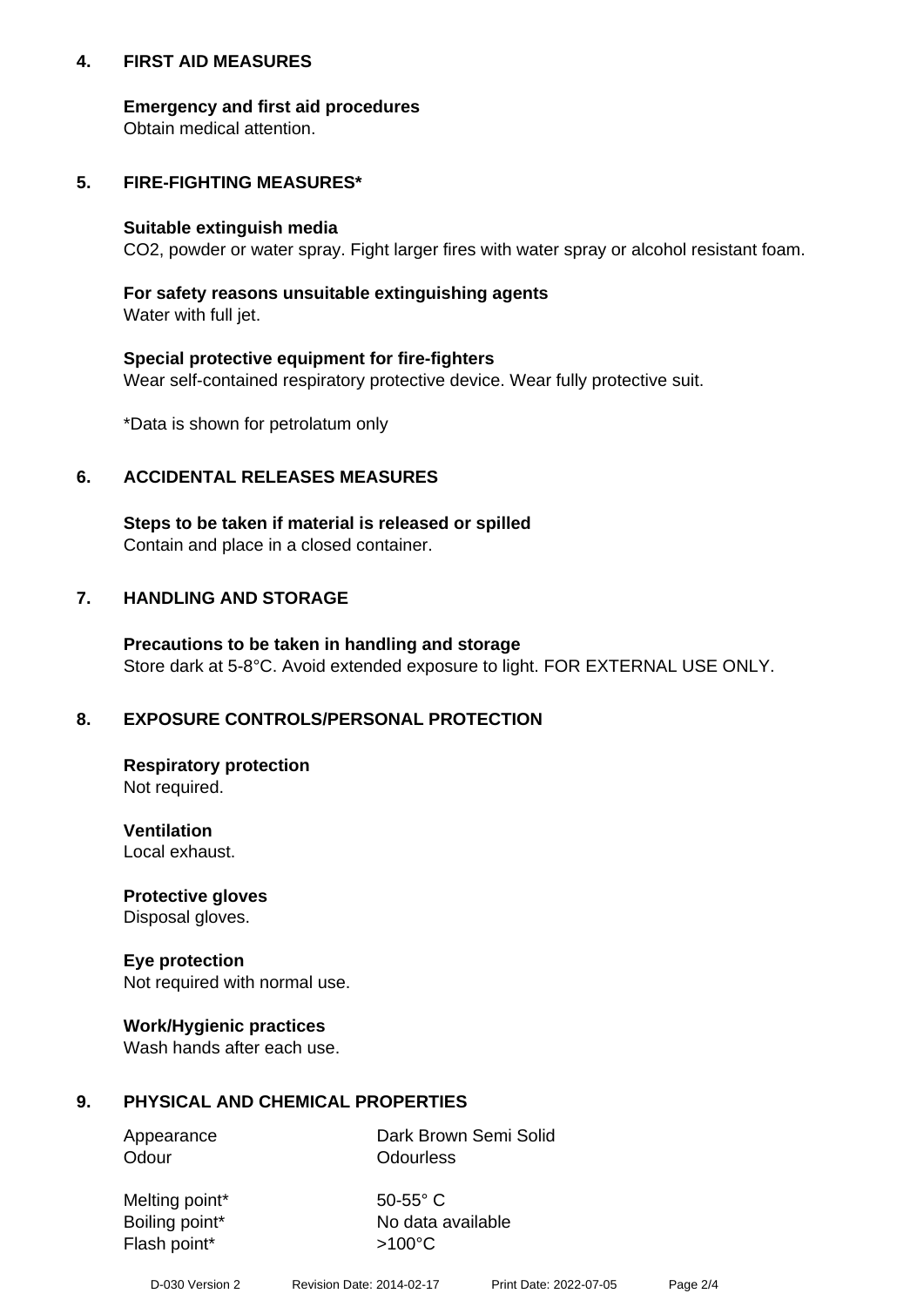Density\* No data available. Solubility in/Miscibility with Water\*

Self ignition\* Product does not self ignite. Danger of explosion\* Product does not present an explosion hazard. Insoluble

\*Data is shown for petrolatum only

# **10. STABILITY AND REACTIVITY**

#### **Incompability**

May react with strong oxidizing agents.

#### **Stability**

Stable at recommended storage conditions.

#### **Hazardous byproducts**

Combustion may generate CO, CO2 and other oxides.

**Hazardous polymerization**

Will not occur.

#### **11. TOXICOLOGICAL INFORMATION**

No data available.

#### **12. ECOLOGICAL INFORMATION**

No data available.

#### **13. DISPOSAL CONSIDERATIONS**

#### **Waste disposal method**

Comply with federal, state/provincial and local regulation.

#### **14. TRANSPORT INFORMATION**

Not dangerous goods.

#### **15. REGULATORY INFORMATION**

The classification is according to the latest editions of the EU lists, and extended by company and literature data.

#### **16. OTHER INFORMATION**

#### **Text of H-statements and R-phrases mentioned in Section 3**

Skin irrit. 2 Skin irritation (Category 2) Eye irrit. 2 Eye irritation (Category 2) Spec. targ. org. tox. - single exp. Specific target organ toxicity - single exposure (Category 3) 3